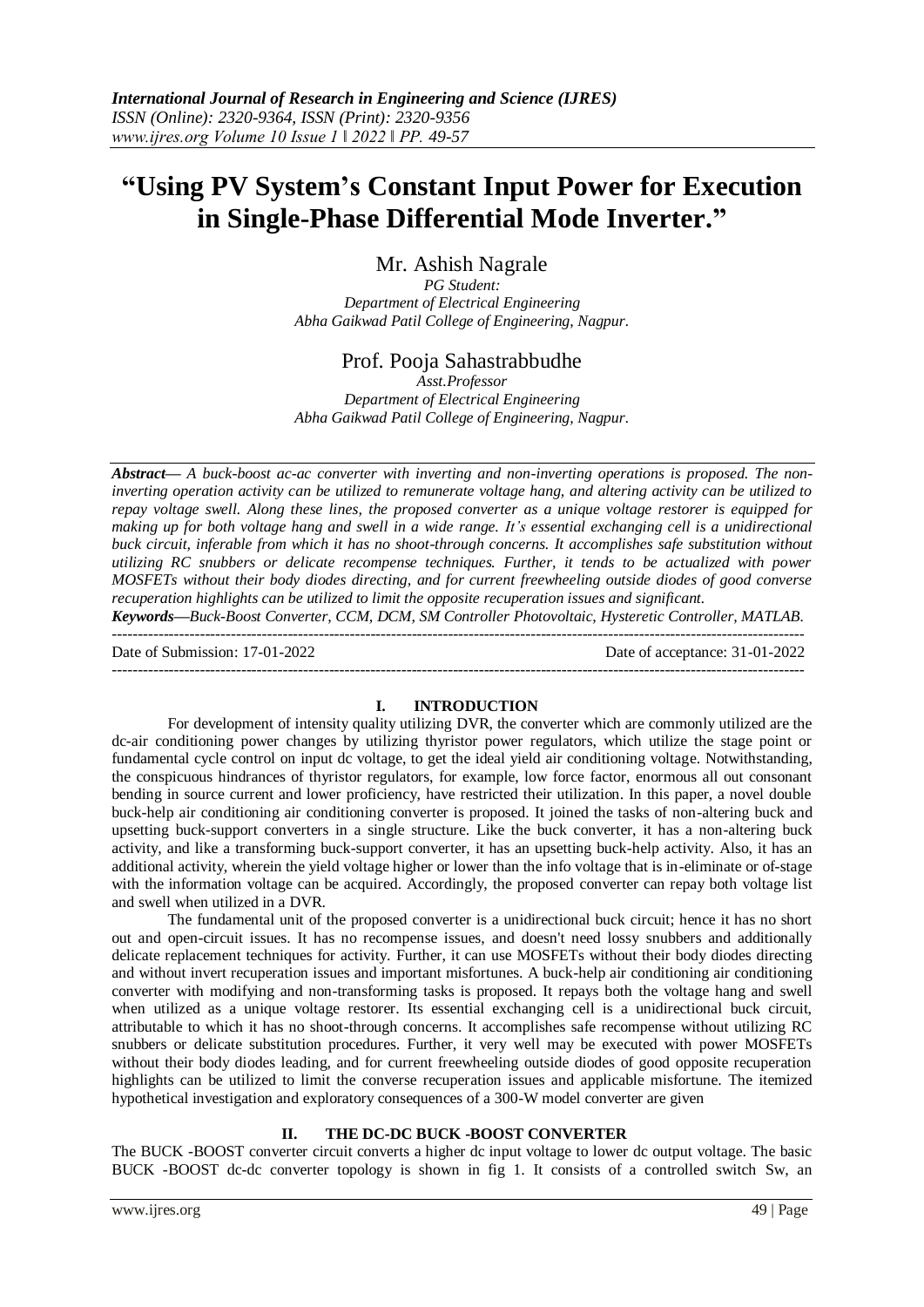uncontrolled switch D (diode), an inductor L, a capacitor C, and a load resistance R.



**Fig.2 BUCK -BOOST converter circuit when switch: (a) turns on (b) turns off**

In the description of converter operation, it is assumed that all the components are ideal and also the converter operates in CCM. In CCM operation, the inductor current flows continuously over one switching period. The switch is either on or off according to the switching function q and this results in two circuit states. The first sub-circuit state is when the switch is turned on, diode is reverse biased and inductor current flows through the switch, which can be shown in figure  $2(a)$ . The second sub-circuit state is when the switch is turned off and current freewheels through the diode, which is shown figure 2(b).

When the swicth  $S_l$  is on and *D* is reverse biased, the dynamics of inductor current  $i_l$  and the capacitor voltage *v<sup>c</sup>* are

$$
\frac{di_L}{dt} = \frac{1}{L}v_{in} - v_0 \& \frac{dv_0}{dt} = \frac{dv_C}{dt} = \frac{1}{c}i_C
$$

When the swicth  $S_I$  is on and *D* is forward biased, the dynamics of the cricuit are

$$
\frac{di_L}{dt} = -\frac{1}{L}v_0 \otimes \frac{dv_0}{dt} = \frac{dv_C}{dt} = \frac{1}{c}i_C
$$

When switch  $S_1$  is off and  $D$  is also not conducting,

$$
\frac{di_L}{dt} = 0 \& \frac{dv_0}{dt} = \frac{dv_C}{dt} = \frac{1}{c}i_C
$$

The state space representation for converter circuit configuration can be expressed as

 $dx$  A<sub>1</sub>x + B<sub>1</sub>U; when *S* is closed,

$$
dt
$$
  $\underline{A_2x} + B_2U$ ; when *S* is opened.

Where  $x = [x_i \ x_2]^\text{T} = [v i_c]^\text{T}$  is the state vector and A"s and B"s are the system matrices. The state matrices and the input vectors for the ON and OFF periods are 1

$$
A_1 = A_2 = \begin{bmatrix} -\frac{1}{RC} & \frac{1}{C} \\ \frac{1}{L} & 0 \end{bmatrix}, \qquad B_1 = \begin{bmatrix} 0 \\ 1 \\ L \end{bmatrix}, \qquad B_2 = \begin{bmatrix} 0 \\ 0 \end{bmatrix}
$$
  
and  $U = V_{in} 0$ .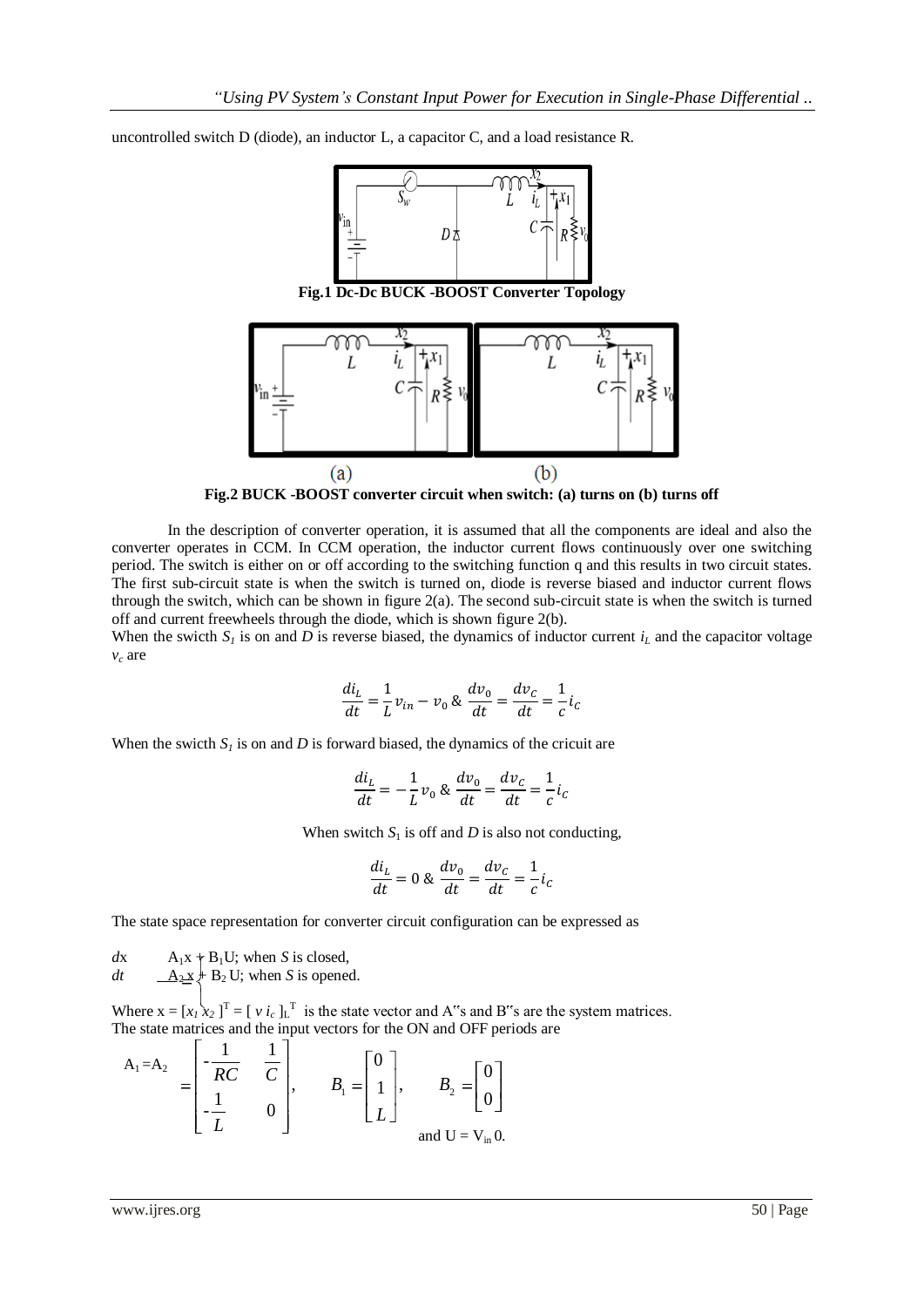## *A. Modes of Operation*

The operation of ac-ac converters can be classified by the continuity of inductor current flow. So dc-dc converter has two different modes of operation that are (a) Continuous conduction mode (CCM) and (b) Discontinuous conduction mode (DCM). A converter can be design in any mode of operation according to the requirement.

## *a) Continuous Conduction Mode*

When the inductor current flow is continuous of charge and discharge during a switching period, it is called Continuous Conduction Mode (CCM) of operation shown in fig 3(a). The converter operating in CCM delivers larger current than in DCM. In CCM, each switching cycle  $T<sub>S</sub>$  consists of two parts that is  $D_1T_S$  and  $D_2T_S (D_1 + D_2 = 1)$ . During  $D_1T_S$ , inductor current increases linearly and then in  $D_2T_S$  it ramps down that is decreases linearly.

### *b) Discontinuous Conduction Mode*

An When the inductor current has an interval of time staying at zero with no charge and discharge then it is said to be working in Discontinuous Conduction Mode (DCM) operation and the waveform of inductor current is illustrated in fig 3(c). At lighter load currents, converter operates in DCM. The regulated output voltage in DCM does not have a linear relationship with the input voltage as in CCM. In DCM, each switching. Cycle is divided into of three parts that is  $D_1T_S$ ,  $D_2T_S$  and  $D_3T_S$  ( $D_1+D_2+D_3=1$ ). During the third mode i.e. in  $D_3T_S$ , inductor current stays at zero.



**Fig.3 Inductor current waveform of PWM converter (a) CCM (b) boundary of CCM and DCM (c) DCM**

## *B. Control methods for Dc-Dc BUCK -BOOST Converter of Operation*

Voltage-mode control and Current-mode control are two commonly used control schemes to regulate the output voltage of ac-ac converters. Both control schemes have been widely used in low-voltage low-power switch-mode ac-ac converters integrated circuit design in industry. Feedback loop method automatically maintains a precise output voltage regardless of variation in input voltage and load conditions.

### *a) Voltage- mode Controlled BUCK -BOOST Converter*

The voltage feedback arrangement is known as voltage-mode control when applied to ac-ac converters. Voltage-mode control (VMC) is widely used because it is easy to design and implement, and has good community to disturbances at the references input. VMC only contains single feedback loop from the output voltage. There is some Mode's which is given below, from which we can able to understand the working of system.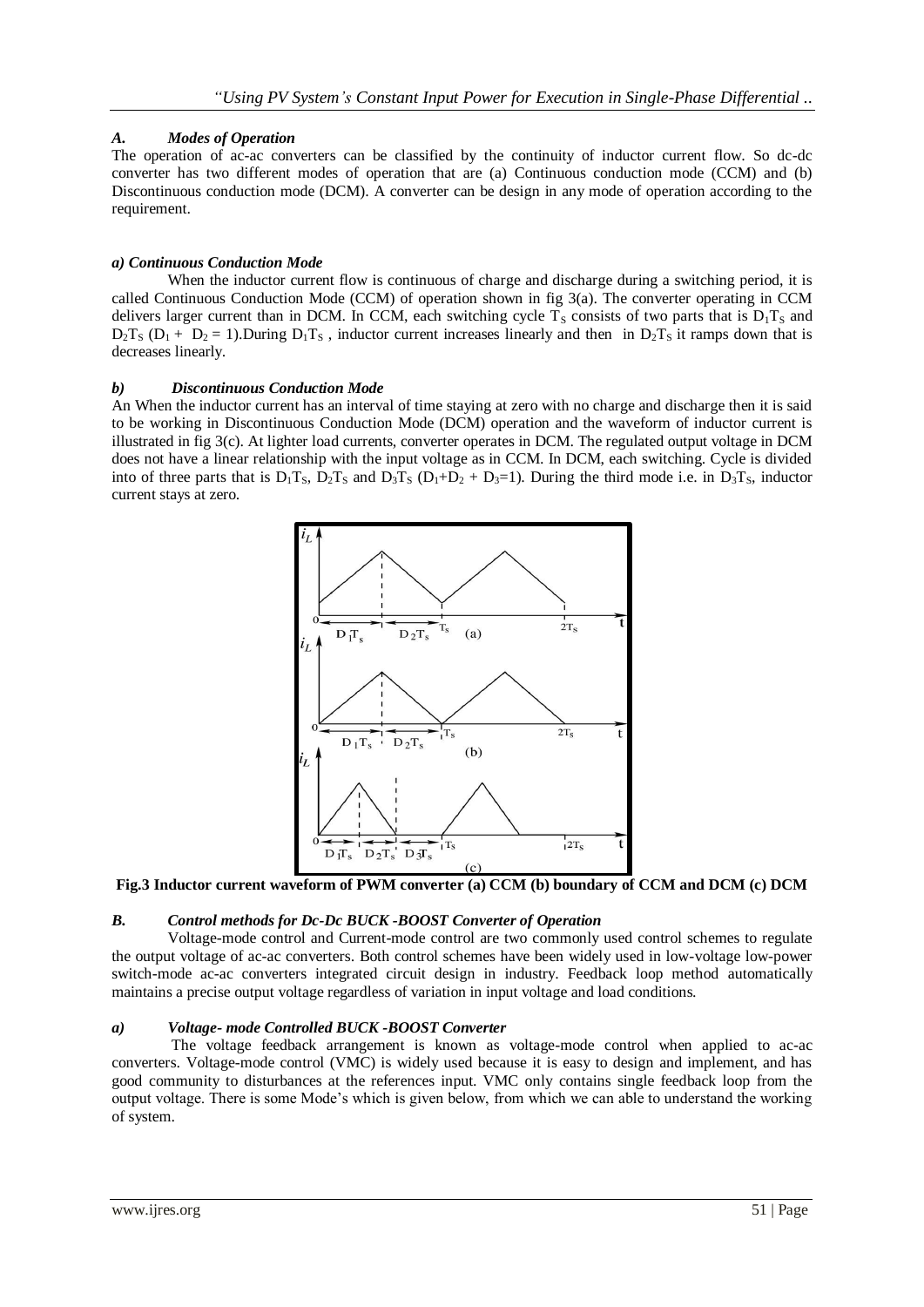

**Fig.4 Block Diagram of Voltage Mode Controller**

The voltage mode controlled BUCK -BOOST converter circuit is shown in fig. 4. It consists of a controlled switch Sw (MOSFET), an uncontrolled switch diode D (diode), an inductor L, a capacitor C, and a load resistance R. The circuit shown in fig. 4 is a non-smooth dynamical system described by two sets of differential equations:

$$
\frac{di_L}{dt} = \begin{cases} \frac{v_{in} - v_0}{L}, s_w \text{ is conducting} \\ \frac{-v_0}{L}, s_w \text{ is blocking} \end{cases}
$$
  
And 
$$
\frac{dv_0}{dt} = \frac{i_L - \frac{v_0}{R}}{c}
$$

The switch is controlled by analog PWM feedback logic. This is achieved by obtaining a control voltage  $v_{\rm con}$  as function of the output capacitor voltage  $v<sub>C</sub>$  and a reference signal  $V<sub>ref</sub>$  in the form,

$$
v_{con} = k_p \left( V_{ref} - \frac{v_o}{k_1} \right)
$$

Where,  $k_p$  is the gain of proportional controller and  $k_1$  is the factor of reduction of the output voltage  $v_0$ . An externally generated saw-tooth voltage defined as  $v_{ramp}$  (t) is used to determine the switching instants.

$$
V_{ramp}(t) = V_L + (V_U - V_L) F\left(\frac{t}{T_s}\right)
$$

Where  $T_s$  is the time period and  $V_U$  and  $V_L$  are upper and lower threshold voltages respectively. Here F (x) denotes the fractional part of x: F (x) = x mod 1. In voltage mode control, the controlled voltage  $v_{con}$  is then compared with the periodic saw-tooth wave  $V_{ramp}$ , to generate the switching signal q is described by

$$
IF\ V_{ramp} < V_{con}; q = 1
$$
\n
$$
IF\ V_{ramp} > V_{con}; q = 0
$$

The inductor current increases while the switch Sw is on i.e  $q=1$  and falls while the switch S is off i.e.  $q=0$ .

If the current reaches zero value before the next clock cycle, the operation is said to be in DCM, else it is in CCM. The state equation that describes the dynamics of the BUCK -BOOST converter can be written as

$$
\frac{dx}{dt} = \begin{cases} A_1 x + B_1 U; & (k_p x_1 - V_{ref}) < V_{ref} \\ A_2 x + B_2 U; & (k_p x_1 - V_{ref}) > V_{ref} \end{cases}
$$

Where  $x = [x_1 x_2]T = [v \text{ i}]T$  is the state vector and A<sup>\*\*</sup>s and B<sup>\*\*</sup>s are the system matrices. The state matrices and the input vectors of the converter are given by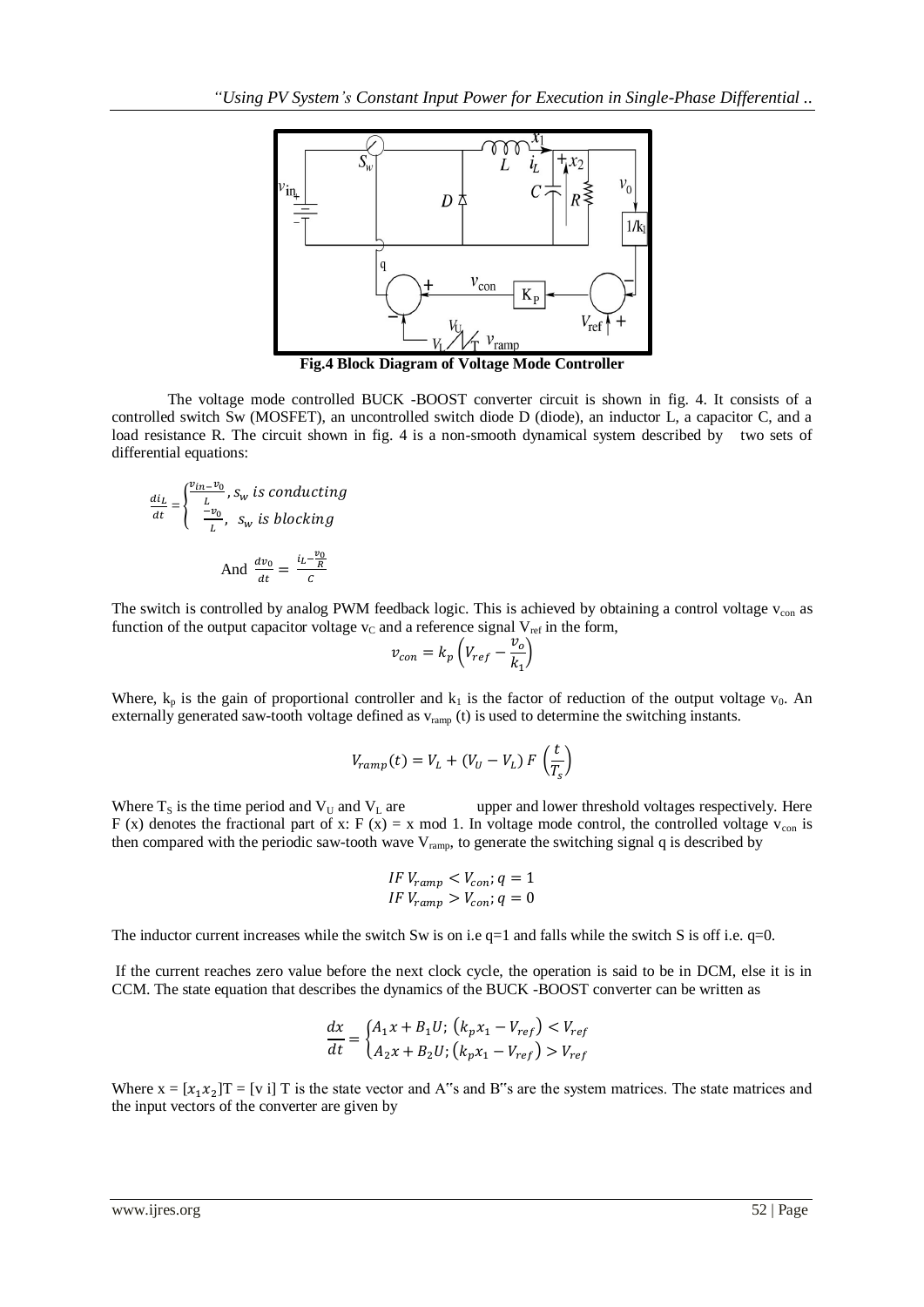$$
A_1 = A_2 = \begin{bmatrix} -\frac{1}{RC} & \frac{1}{C} \\ \frac{1}{L} & 0 \end{bmatrix}, \qquad B_1 = \begin{bmatrix} 0 \\ 1 \\ L \end{bmatrix}, \qquad B_2 = \begin{bmatrix} 0 \\ 0 \end{bmatrix}
$$

and  $U = V_{in} 0$ .

The switching hypersurface ( *h* ) can be written as

$$
h = x_1 - V_{ref} - \frac{v_{ramp}}{k_p} = 0, k_p \neq 0
$$

For discontinuous conduction mode, inductor current reaches zero before the next clock cycle. In this case, the state equation of the converter can be written as

$$
\begin{bmatrix} \mathbf{\dot{x}}_1 \\ \mathbf{\dot{x}}_2 \end{bmatrix} = \begin{bmatrix} -\frac{1}{RC} & 0 \\ 0 & 0 \end{bmatrix} \begin{bmatrix} x_1 \\ x_2 \end{bmatrix}
$$

However, VMC have a few disadvantages. Any change in input voltage will alter the gain and influence the system dynamics behavior. VMC cannot correct any disturbance immediately until it is detected at the output since the disturbances are delayed in phase by the inductor and capacitor prior to the output.

#### *b) Current- mode Controlled BUCK - BOOST Converter*

Another control scheme that is widely used for ac-ac converters is current mode control. Current-mode controlled ac-ac converters usually have two feedback loops: a current feedback loop and a voltage feedback loop. The inductor current is used as a feedback state.



**Fig.5 Current -mode controlled dc-dc BUCK -BOOST converter**

A current mode controlled dc-dc BUCK -BOOST converter circuit is shown in fig. 5. At the beginning of a switching cycle, the clock signal sets the flip-flop  $(q=1)$ , turning on the (MOSFET) switch. The switch current, which is equal to the inductor current during this interval, increases linearly. The inductor current  $i<sub>L</sub>$  is compared with the control signal  $i_{ref}$  from the controller. When  $i_L$ , is slightly greater than  $i_{ref}$ , the output of the comparator goes high and resets the flip-flop  $(q=0)$ , thereby turning off the switch. The switch will be turned on again by the next clock signal and the same process repeated.

The BUCK -BOOST converter circuit operates at continuous conduction mode. Depending on the state of the switch, there are two circuit configurations, which are described by the following differential equations:

$$
\frac{di_L}{dt} = \begin{cases} \frac{v_{in} - v_0}{L}, s_w \text{ is conducting} \\ \frac{-v_0}{L}, s_w \text{ is blocking} \end{cases}
$$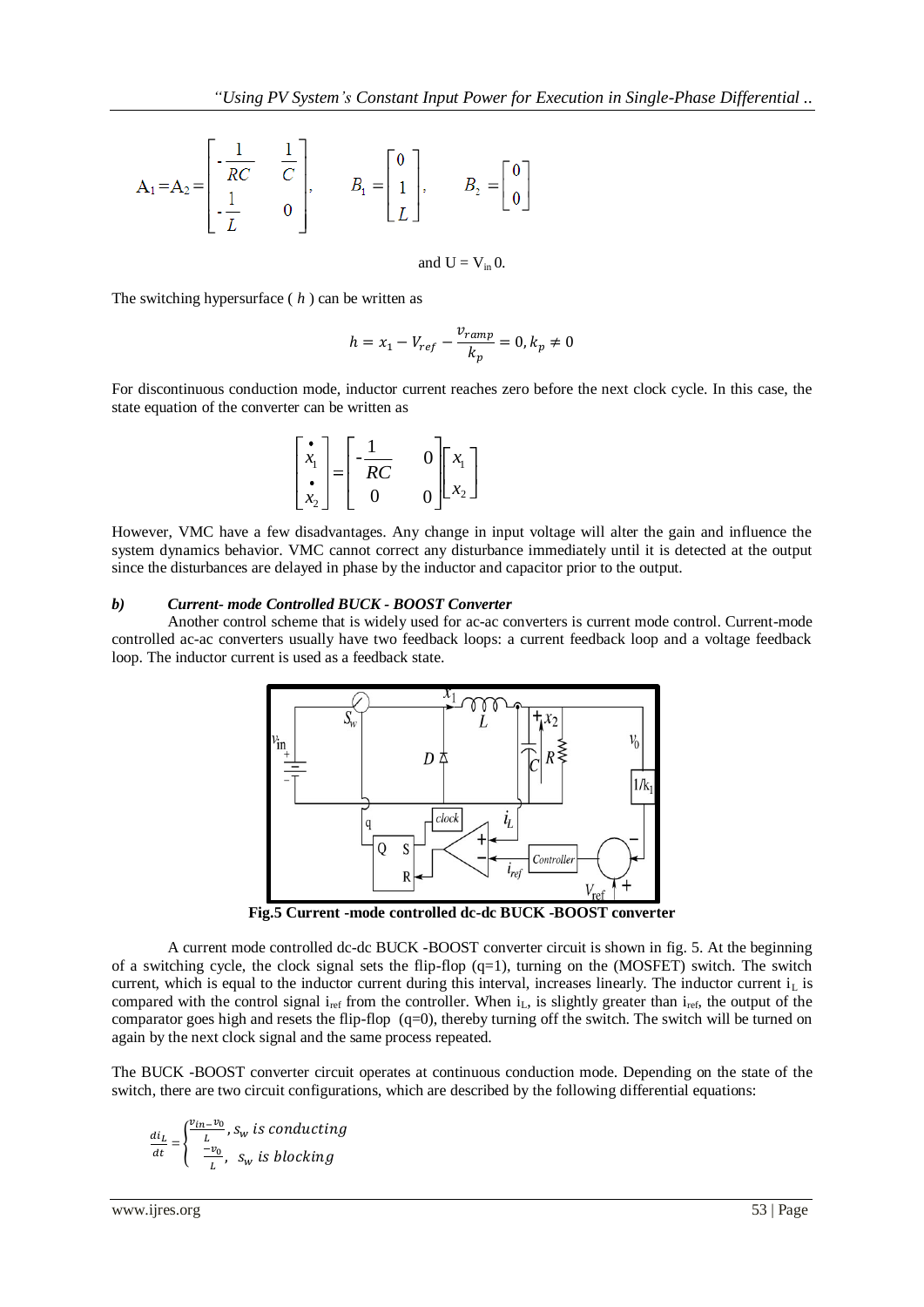$\frac{\nu_0}{k_1}$  For P controller

And  $\frac{dv_0}{dt} = \frac{i_L - \frac{v_C}{R}}{c}$ 

If the switch position is expressed with the switching function q, then

 $a = \begin{cases} 1 \\ 0 \end{cases}$  $\boldsymbol{0}$ 

The control input signal is proportional to reference current  $i_{ref}$ . The reference current  $i_{ref}$  is a function of output of the controller to regulate the output voltage. The control voltage can be defined as,

And

$$
v_{con} = k_p \left( V_{ref} \frac{v_0}{k} \right) + k_1 \int \left( V_{ref} \frac{v_0}{k} \right) dt
$$
, For Pi Controller

 $v_{con} = k_p \left( V_{ref} - \frac{v}{v} \right)$ 

Hence the reference current can be written as  $i_{ref} = \frac{v}{\epsilon}$  $\frac{con}{R_f}$ , Where R<sub>f</sub> is a proportionality factor. The voltage waveforms are scaled to equivalent current waveforms by the proportionality factor  $R_f$ . The state equation that describes the dynamics of the BUCK -BOOST converter can be written as

$$
\frac{dx}{dt} = \begin{cases} A_1x + B_1U; when S is closed, \\ A_2x + B_2U; when S is opened. \end{cases}
$$

Where  $x = [x_1 x_2]T = [v \text{ if }T]$  is the state vector and A<sup>\*\*</sup>s and B<sup>\*\*</sup>s are the system matrices. The state matrices and the input vectors of the ON and OFF periods are

$$
A_1 = A_2
$$
\n
$$
= \begin{bmatrix} -\frac{1}{RC} & \frac{1}{C} \\ \frac{1}{L} & 0 \end{bmatrix}, \qquad B_1 = \begin{bmatrix} 0 \\ 1 \\ L \end{bmatrix}, \qquad B_2 = \begin{bmatrix} 0 \\ 0 \end{bmatrix}
$$
\nand  $U = V_{in} 0$ .

#### **III. VARIABLE SWITCHING FREQUENCY HYSTERETIC CONTROLLERS**

In this section, the basic ideas about the hysteretic controlled converters with variable switching frequency are described. As shown in Fig. 6, the voltage hysteretic controller regulates the output voltage ripple within the hysteretic band. Similarly, a current hysteretic controller directly regulates the inductor current of the converter by regulating the inductor ripple or a scaled version of it within the hysteretic band.



**Fig.6 Voltage Hysteresis Control**

#### *A. Hysteretic Voltage-Mode Controller*

Hysteretic voltage-mode control is the simplest control method available. The concept of operation is very simple. The switch is turned on, when the output voltage falls below minimum set point (i.e., lower boundary) and turns off when output voltage is higher than maximum set point (i.e., upper boundary). Since the controller does not use a compensation network, the converter is able to react quickly to a transient event making it seem like a perfect solution for voltage regulator modules. However, the drawback of the voltagemode hysteretic controller is its reliance on the converters output capacitor parasitic. A block diagram of voltage hysteretic controlled converter is illustrated in Fig 6.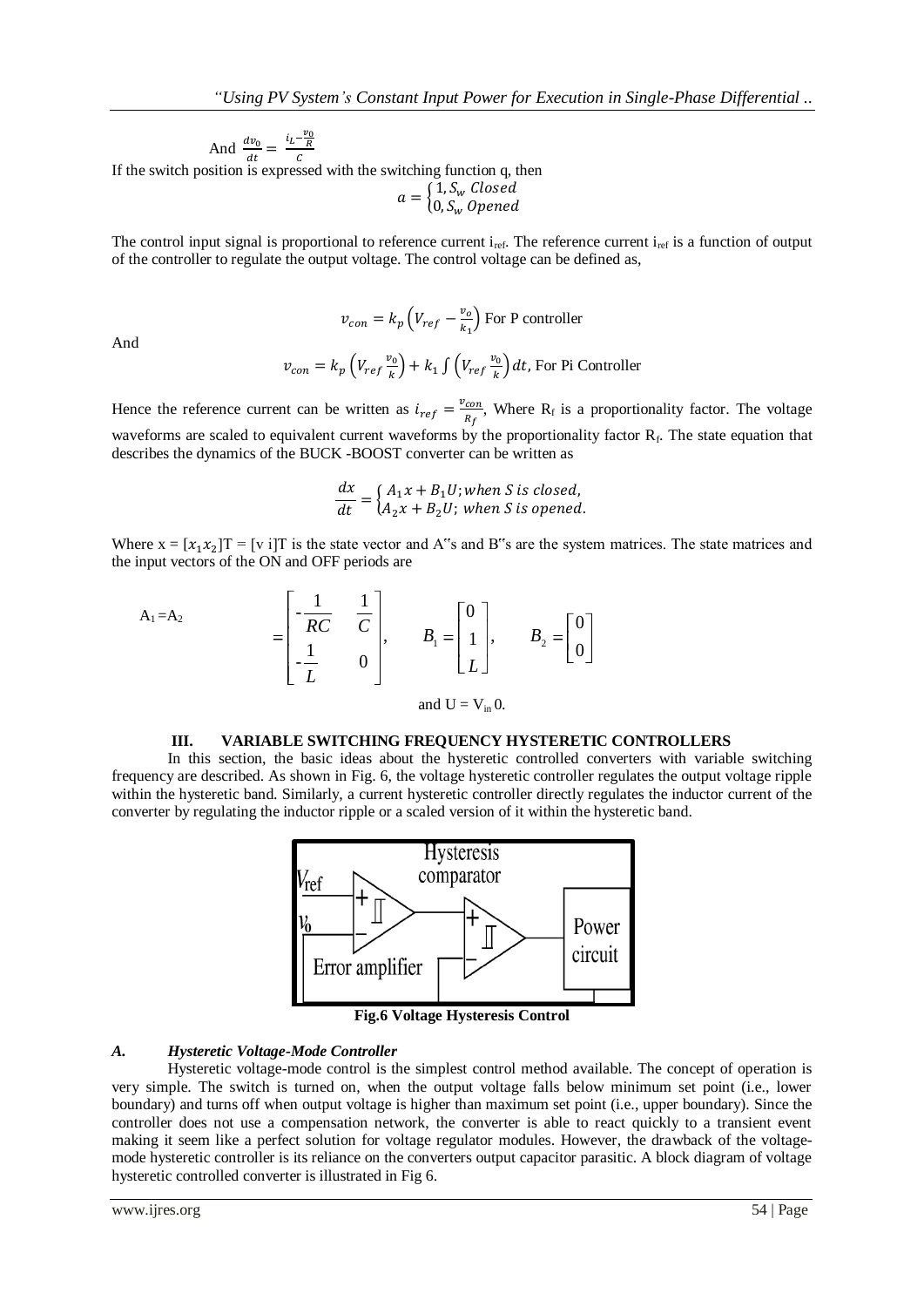## *B. Hysteretic Current-Mode Controller*

Hysteretic current-mode control functions by controlling both the peak inductor current and the valley inductor current. It does not require an external oscillator or saw- tooth generator for operation and it has the ability to provide a fast response to a transient event. Fig. 7 illustrates a block diagram of a current-mode hysteretic controlled dc-dc converter.



Converter The power converter circuit with feedback control generally consists of:

1. A power stage with switches Sw and D, and storage elements L and C,

2. An inner controller preserving the converter's working principle by switching the circuit topology,

3. An outer controller adjusting the inner loop's reference in response to deviations from the desired output.

### **IV. SIMULATION RESULT**

Description this plot indicates the state of charge of the PV with respect to current and voltage as the SOC increases and becomes stable the voltage value also becomes stable



**Fig.8 Output SOC, Voltage and Current**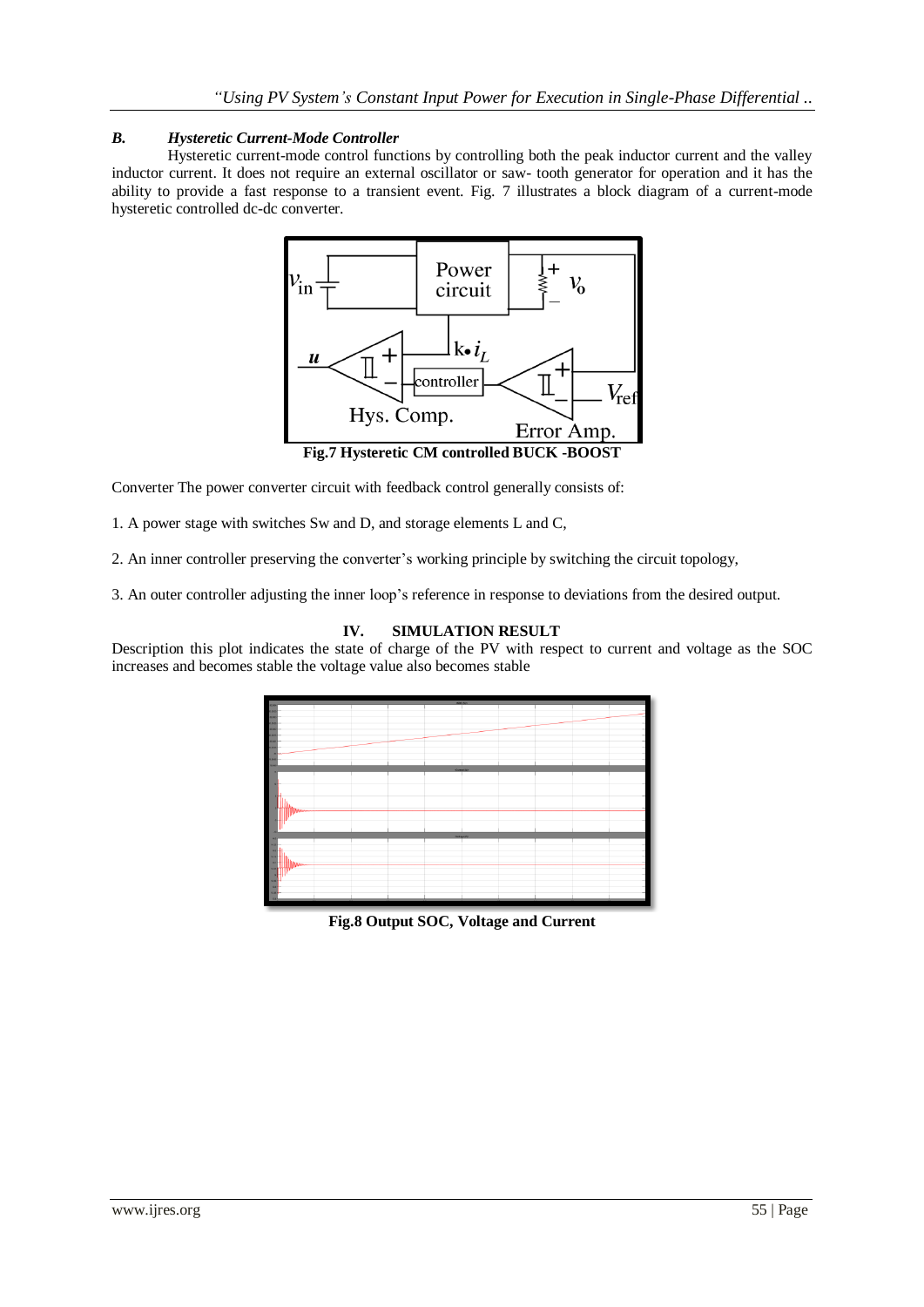

**Fig.9 Simulation Model of the Proposed Work**

#### **V. CONCLUSION**

Study of the PWM voltage mode manages, PWM present day mode manages and their operation has been given. The blessings and disadvantages of each manipulate technique whilst applied in switched-mode power converters are proven.

The evaluation and the theories of SM manage had been given in details. SM control implemented in dc-dc BUCK -BOOST converter is offered. Then a comparative evaluation on conventional PWM controllers and SM control has been performed. The simulated end result showed the pleasurable theories of SM control. The blessings of SM manage over other control methods are described.

The primary idea of operation of tristate greenback converter has been studied. The implementation of fixed frequency hysteretic modern control to the tristate greenback converter has been given. The output voltage, main inductor contemporary waveforms had been studied in constant-nation vicinity and in dynamic place

#### **REFERENCES**

- [1]. Eltaib Abdeen, Mahmoud A. Gaafar, Mohamed Orabi, Masahito Shoyama, "Three Level T-Type Buck-Boost Voltage Source Inverter", Power Electronics and Renewable Energy (CPERE) 2019 IEEE Conference on, pp. 175-180, 2019.
- [2]. Fahad Alsokhiry, Ibrahim Abdelsalam, Grain Philip Adam, Yusuf Al-Turki, "High-power medium-voltage three-phase ac–dc buck– boost converter for wind energy conversion systems", Electric Power Systems Research, vol. 177, pp. 106012, 2019.
- [3]. M. Haider, D. Bortis, J. W. Kolar, Y. Ono, "Novel Single-Phase Buck+Boost PFC Rectifier with Integrated Series Power Pulsation Buffer", Power Electronics and ECCE Asia (ICPE 2019 - ECCE Asia) 2019 10th International Conference on, pp. 1-10, 2019.
- [4]. Ahmed Abdullah Hossam-Eldin ; Ahmed Kadry Abdelsalam ; Abdelrahman Mohamed Farghly Enhanced Performance Four-Switch Three-Phase Buck-Boost Based Inverter IEEE 2018
- [5]. David Menzi ; Dominik Bortis ; Johann W. Kolar A New Bidirectional Three-Phase Phase-Modular Boost-Buck AC/DC Converter IEEE International Power Electronics and Application Conference and Exposition (PEAC) 2018
- [6]. D. Elizondo and A. Urtasun, "Dual-mode soft-transition control for single-phase grid-connected photovoltaic inverters", Proc. of the 19th IEEE Workshop on Control and Modeling for Power Electronics (COMPEL), Jun. 2018.
- [7]. R. Hasan, S. Mekhilef, M. Seyedmahmoudian and B. Horan, "Grid-connected isolated PV microinverters: A review", Renew. Sustain. Energy Rev., vol. 67, pp. 1065-1080, Jan. 2017.
- [8]. Ayan Mallik, Alireza Khaligh, "An Integrated Control Strategy for a Fast Start-Up and Wide Range Input Frequency Operation of a Three-Phase Boost-Type PFC Converter for More Electric Aircraft", Vehicular Technology IEEE Transactions on, vol. 66, no. 12, pp. 10841-10852, 2017.
- [9]. S. S. Lee and Y. E. Heng, "Improved Single-Phase Split-Source Inverter with Hybrid Quasi-Sinusoidal and Constant PWM", IEEE Trans. Ind. Electron, vol. 64, no. 3, pp. 2024-2031, Mar. 2017.
- [10]. Ayan Mallik, Bryan Faulkner, Alireza Khaligh, "Control of a single-stage three-phase boost power factor correction rectifier", Applied Power Electronics Conference and Exposition (APEC) 2016 IEEE, pp. 54-59, 2016.
- [11]. A. Abdelhakim, P. Mattavelli and G. Spiazzi, "Three-Phase Split-Source Inverter (SSI): Analysis and Modulation", IEEE Trans. Power Electron, vol. 31, no. 11, pp. 7451-7461, Nov. 2016.
- [12]. Ahmed Darwish, Ahmed M. Massoud, Derrick Holliday, Shehab Ahmed, B. W. Williams, "Single-Stage Three-Phase Differential-Mode Buck-Boost Inverters With Continuous Input Current for PV Applications", Power Electronics IEEE Transactions on, vol. 31, no. 12, pp. 8218-8236, 2016.
- [13]. M. K. Nguyen, Y. C. Lim and S. J. Park, "A comparison between single-phase quasi-Z-source and quasi-switched boost inverters", IEEE Trans. Ind. Electron., vol. 62, no. 10, pp. 6336-6344, 2015
- [14]. D. Sun, B. Ge, X. Yan, D. Bi, H.Y. Zhang Liu, H. Abu, et al., "Modeling impedance-design and efficiency analysis of quasi-Z